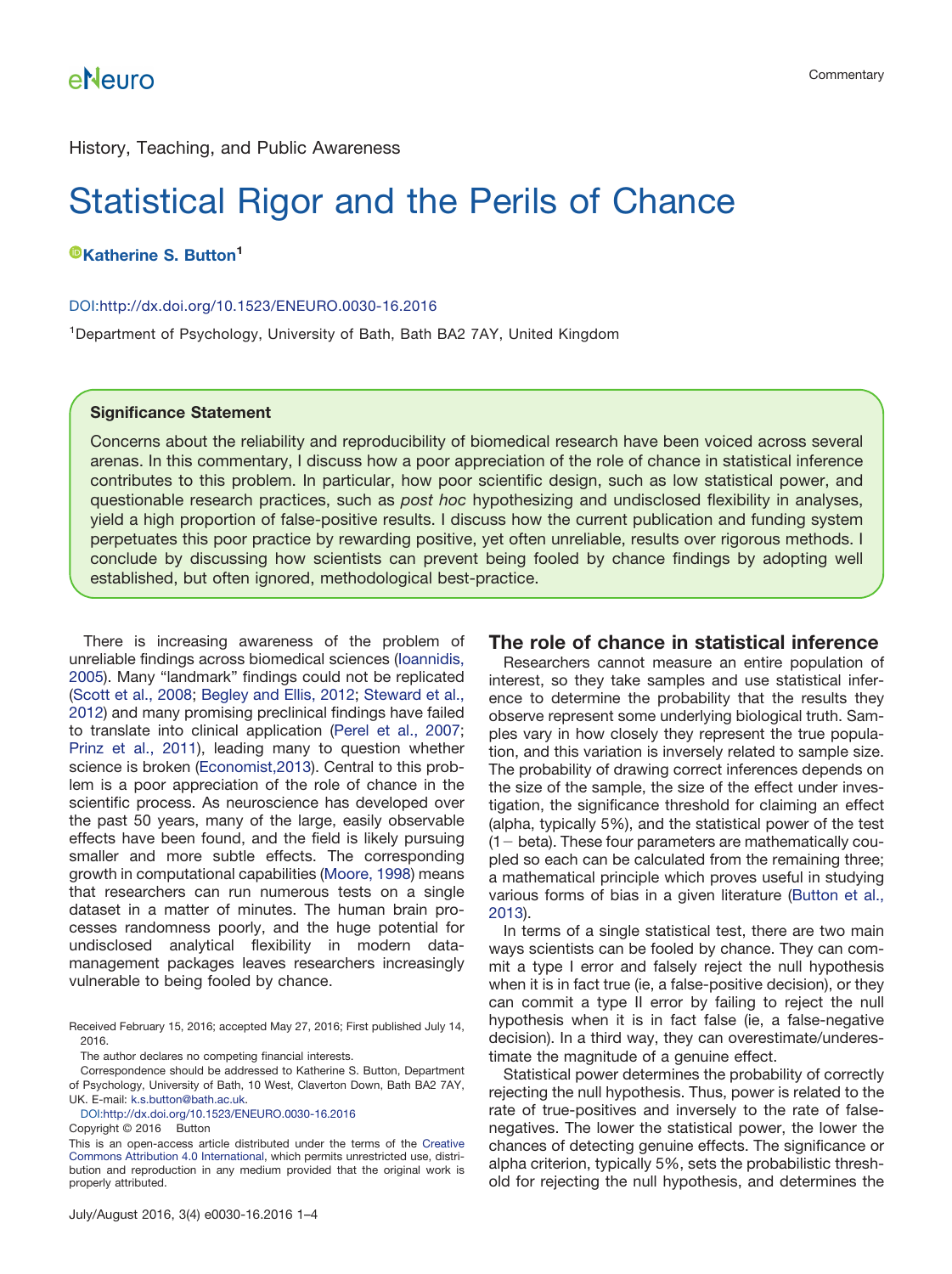## eNeuro

probability of committing a type I error and making a false-positive decision.

A common misconception is that that the risk of making a false-positive decision is solely determined by the alpha criterion, and that the only risk associated with insufficient power is missing genuine effects. However, if the prestudy odds of a hypothesis being true (the ratio *R* of "true effects" over "null effects" in the scientific field) is taken into account, then statistical power is also related to the probability of a positive result being true-positive, this is known as the positive predictive value of the test (PPV). The PPV can be calculated for given values of statistical power (1 –  $\beta$ ), pre-study odds (R), and type I error rate ( $\alpha$ ), using the formula PPV = ([1 –  $\beta$ ]  $\times$  R) / ([1–  $\beta$ ]  $\times$  R +  $\alpha$ ). The formula shows that, for studies with a given pre-study odds *R*, and a given type I error (for example, the traditional  $p = 0.05$  threshold), the lower the power, the lower the PPV [\(Button et al., 2013\)](#page-3-8). Confirmatory or replication studies testing pre-specified hypotheses have higher prestudy odds as the weight of previous evidence or theory is behind them. The pre-study odds are lower for exploratory studies that make no prior predictions, leaving the findings more open to chance. Combining low statistical power with low pre-study odds has dire consequences for PPV. Suppose we are working in a highly exploratory field where in 90% of cases the null hypothesis is true. If we conducted 1000 studies with alpha set at 5%, 45 (ie, 5% of the 900 studies where the null hypothesis is true) would be expected to yield false-positive results. If average power were 80%, 80 studies would be expected to yield true-positive results (ie, 80% of 100 genuine associations), meaning the probability that any single positive result was true is 64% (PPV  $= 0.64$ ). However, if the average power were only 20% then this probability would drop to 31% (PPV  $= 0.31$ ), as the proportion of truepositive findings would drop from 80 to 20, whereas the number of expected false-positives (ie, 45) would stay the same [\(Sterne and Davey Smith, 2001\)](#page-3-9).

Even if the researcher is lucky enough to make the correct inference, they may still be fooled by sampling variation, and underestimate/overestimate the size of the true effect (or even in some cases find a significant effect in the opposite direction; [Gelman and Carlin, 2014\)](#page-3-10). These errors of magnitude are more likely in smaller studies where the results are more variable. As small studies often have insufficient power to detect the genuine effect size, only those small studies, which yield results that by chance grossly overestimate the true effect size, will reach statistical significance. This is often referred to as the winner's curse, as the researchers are winners to have found a positive (and thus potentially more publishable) result. However, they are cursed as their result is a grossly inflated estimate [\(Button et al., 2013\)](#page-3-8)

Designing studies with sufficient statistical power (typically considered 80% or more) is therefore crucial to reduce the chances of making false inferences. However, there is a preponderance of small underpowered studies in many research fields. The median statistical power in the neurosciences is estimated at close to 20% [\(Button](#page-3-8) [et al., 2013\)](#page-3-8). This has important consequences for the veracity of research findings. Studies with power this low will on average miss 80% of genuine effects, whereas the probability of a positive result being true (PPV) is only 31% for exploratory research (assuming pre-study odds  $=$ 0.11) rising to 80% for confirmatory studies (pre-study odds  $= 1$ ). Furthermore, effect estimates for positive results would be expected to be inflated by  $\sim$  50% [\(Button](#page-3-8) [et al., 2013\)](#page-3-8).

#### **Fooled by randomness and a talent for self-deception**

The human brain is particularly poor at understanding the play of chance in everyday events. Random events which fit with current goals or beliefs are often interpreted as important or causal (eg, a profit trading stocks and shares is due to talent), whereas events that contradict are quickly dismissed as being irrelevant or due to chance (a trading loss is due to bad luck; [Taleb, 2007\)](#page-3-11). Far from the objective ideal, scientists are invested in the outcome of their experiments, hoping to find support for theories both for the simple pleasure of having one's expectations confirmed, and for the positive results that lead to publications and career progression. Despite our best efforts, the brain automatically favors processing information in accordance with our own goals and desires, leaving us poorly positioned to draw accurate inferences based on probability. Put simply, statistical inference is simply not intuitive.

To compounds matters further, insufficient or inadequate statistical training means that many neuroscientists, including senior investigators, may lack basic statistical literacy. This lack of statistical savvy with the speed and power of modern computation leaves researchers more vulnerable than ever to fooling themselves [\(Nuzzo, 2015\)](#page-3-12). Researchers can easily explore multiple analytical pathways, such as removing an outlier, transforming a variable, collecting more data, switching outcome variables, adding or removing covariates, until they happen upon a significant result. Such flexibility in analysis is perfectly acceptable as long as it is transparently reported so it can be appropriately accounted for when drawing inferences. However, whether deliberately, due to unconscious bias, or due to statistical illiteracy, researchers often forget about the unsuccessful paths reporting only those leading to statistically significant results [\(Simmons et al., 2011\)](#page-3-13). There is good evidence that such undisclosed flexibility in analysis is commonplace, both from surveys of research practice [\(John et al., 2012\)](#page-3-14), and by the incredible 85–90% of neuroscience/psychology/psychiatry papers claiming evidence for an a priori hypothesis [\(Fanelli, 2010b\)](#page-3-15). Either a high proportion of researchers are researching redundant questions, where the answer is already known, or they are exploring their data to find a significant result and then hypothesizing afterward [\(Simmons et al., 2011\)](#page-3-13).

#### **Current incentive structures perpetuate poor practice**

Scientific practices that fail to account for chance findings yield unreliable results, yet they persist for a variety of reasons. Scientists are under increasing career competi-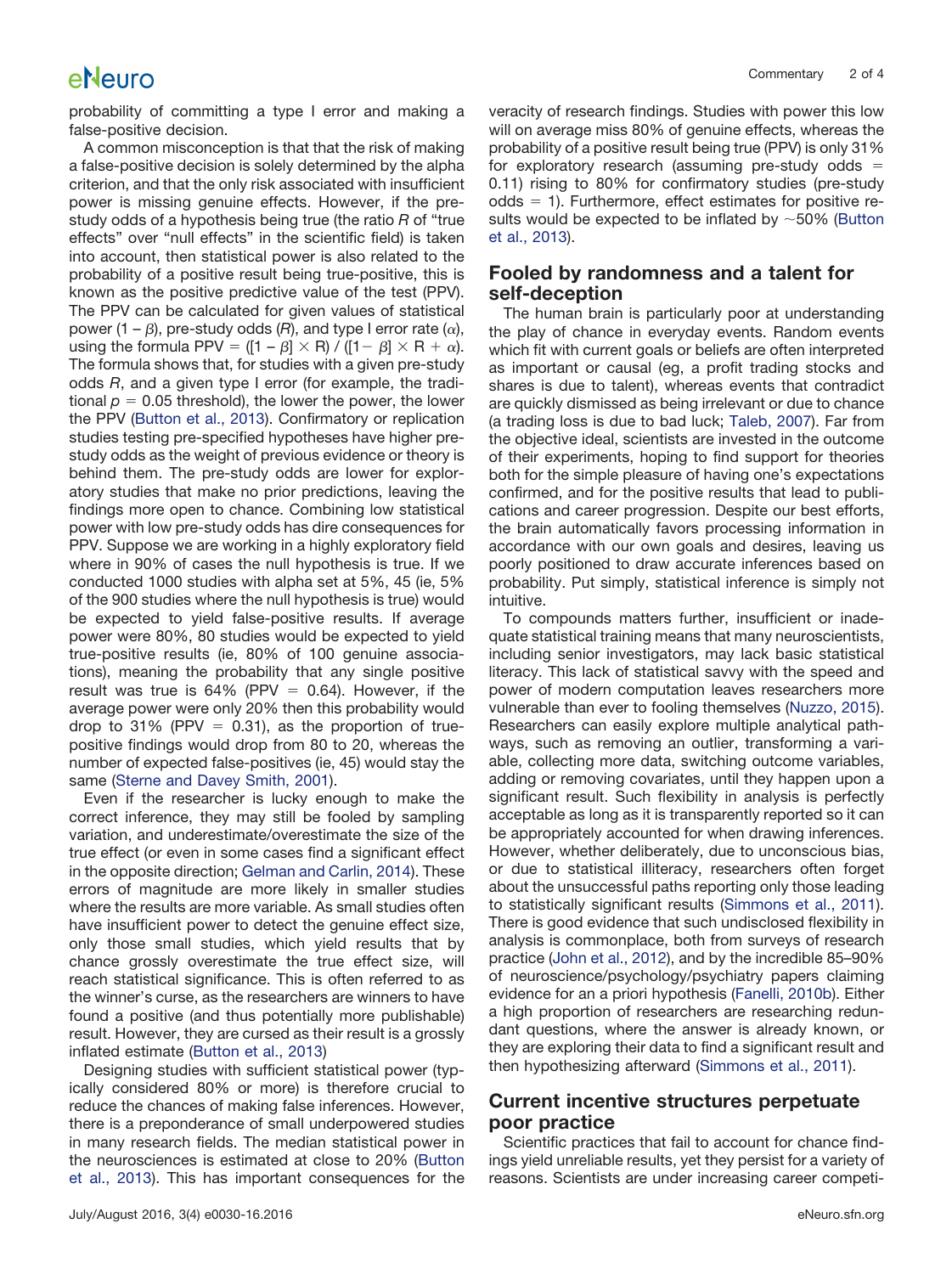# eNeuro

tion. Over the past 30 years, the number of faculty positions in the US has remained relatively constant, but the number of PhDs awarded has increased dramatically [\(Schillebeeckx et al., 2013\)](#page-3-16). The biggest predictor of academic success is the number of first author publications, followed by the impact factors of the corresponding journals [\(van Dijk et al., 2014\)](#page-3-17). Unfortunately, this "publish or perish" culture, in the presence of the long-standing publication bias for novelty and positive results, may incentivize running multiple small studies measuring multiple outcomes. As described above, such practice combined with flexible analytical procedures [\(Simmons et al., 2011\)](#page-3-13), can generate a large number of positive results, although most will either be false-positive or inflated [\(Button et al.,](#page-3-8) [2013\)](#page-3-8). These positive results are often incorrectly reported as confirmatory [\(John et al., 2012\)](#page-3-14), are disproportionately rewarded with publication [\(Rosenthal, 1979\)](#page-3-18), potentially leading to grant funding and career advancement [\(van Dijk et al., 2014\)](#page-3-17). Indeed, the degree of bias or inflation in reported effects correlates (albeit weakly) to the impact factor of the publishing journal, with highly inflated results from small studies being rewarded with publication in some of the highest impact journals [\(Mu](#page-3-19)[nafò et al., 2009\)](#page-3-19). Furthermore, competitive research environments increase the proportion of studies reporting positive results [\(Fanelli, 2010a\)](#page-3-20), providing evidence that current incentive structures perpetuate poor practices.

### **Solutions**

Solving these issues requires a systemic shift in both thinking and practice. Solutions include preregistration of study protocols [\(Dickersin and Rennie, 2012\)](#page-3-21), transparent reporting of methods and results [\(Rennie, 2001;](#page-3-22) [Simera](#page-3-23) [et al., 2010\)](#page-3-23), and designing studies with sufficient statistical power [\(Button et al., 2013\)](#page-3-8). Better education and training in research methods and statistics are vital to equip neuroscientists with the skills required to deliver rigorous research, and to better peer-review the work of their colleagues. However, with the complexity of data in some fields of neuroscience and the advancement of modern statistical techniques, it may be time for a move toward working in multidisciplinary teams which include a statistician.

Perhaps the most powerful way of preventing scientists from fooling themselves or their colleagues into false interpretations of chance findings is transparent reporting. Transparency can be facilitated by public registration of study protocols and analysis plans before data is collected. This creates an audit trail, and the clear differentiation between confirmatory tests of a priori hypotheses, and *post hoc* explorations of data. Statistics should also be reported transparently so that others can use the data for power calculations or meta-analysis. Means and standard deviations, as well as effect sizes and confidence intervals should be routinely reported in addition to test statistics and *p* values. Reporting actual *p* values rather than  $p \le$   $\ge$  0.05 protects against the temptation for rounding errors [\(John et al., 2012\)](#page-3-14). Where ethics and participant consent permits, data should be made openaccess.

Blinding study personnel to experimental conditions wherever possible is also essential for reducing the impact of unconscious bias, particularly during data collection [\(Macleod et al., 2008\)](#page-3-24). Blinded data analysis can protect against asymmetrical data-checking (where researchers check unexpected or null findings more thoroughly for errors than findings that fit with their expectations), *p*-hacking (exploring data until a significant result is found), and other biased decisions about datacleaning [\(Nuzzo, 2015\)](#page-3-12).

### **Aligning career incentives with robust science**

Conducting more rigorous research has implications; better powered studies require more resources, take longer to run, and often yield more conservative results. However, fewer, more conservative papers could leave a scientist at a career disadvantage in the current system. To prevent this we need systemic change, realigning the incentive structures for career advancement with rigorous methods. Fields, such as clinical trials and human genome epidemiology, have arguably led the way in terms of trial registration and transparent reporting [\(Rennie, 2001;](#page-3-22) [Simera et al., 2010;](#page-3-23) [Dickersin and Rennie, 2012\)](#page-3-21), and large-scale collaborative consortia with extensive replication [\(Munafò and Flint, 2014\)](#page-3-25), respectively.

However, change is happening in neuroscience. Funders and publishers are implementing new funding and publishing requirements and initiatives (Landis et al., 2012; [Chambers, 2013;](#page-3-26) [Nature, 2013;](#page-3-27) [Munafò et al.,](#page-3-28) [2014\)](#page-3-28). These include checklists for minimum standards of reporting to improve transparency (eg, [https://](https://bmcneurosci.biomedcentral.com/submission-guidelines) [bmcneurosci.biomedcentral.com/submission-guidelines\)](https://bmcneurosci.biomedcentral.com/submission-guidelines). Furthermore, based on the Organization for Economic Co-operation and Development (OECD) assertion that publicly-funded research data are a public good, produced in the public interest, and thus should be openly available as far as possible, many funders and publishers now require data and research resources to be made publically available (eg, [http://www.mrc.ac.uk/research/](http://www.mrc.ac.uk/research/research-policy-ethics/data-sharing/policy/) [research-policy-ethics/data-sharing/policy/\)](http://www.mrc.ac.uk/research/research-policy-ethics/data-sharing/policy/).

Funders can support high-quality research, by funding larger studies, which may involve collaboration across multiple research groups. However, even in the absence of substantial grant funding, researchers can find innovative ways to maximize research resources and boost power through collaboration (Button et al., 2016; Schweinsberg et al., 2016). There are also numerous researcher-led initiatives for improving transparency and replication [\(Kilkenny et al., 2010;](#page-3-29) [Open Science Collabo](#page-3-30)[ration, 2015\)](#page-3-30), including open source science initiatives to share knowledge, resources, and even crowd-source research projects (eg, [http://www.theopensourcescien](http://www.theopensourcescienceproject.com)[ceproject.com\)](http://www.theopensourcescienceproject.com). The benefits for collaborative studies are far reaching. Results obtained from multiple laboratories are often more generalizable, and the need to share data and harmonize methods necessitates transparency in reporting, whilst expediting the development of optimal research procedures. Successfully adopting robust methods will inevitably change the nature of the evidence base,